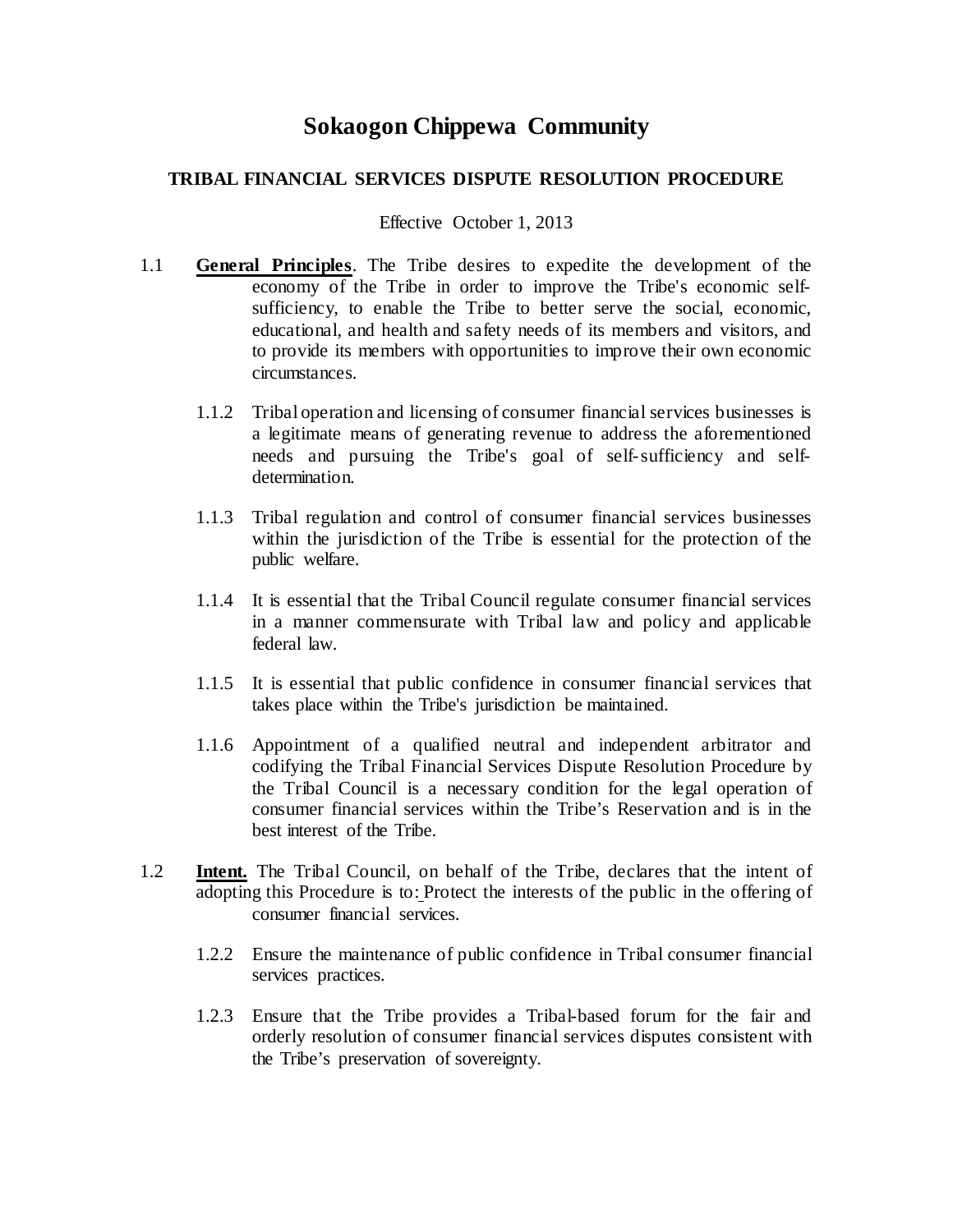1.2.4 Ensure that Tribal consumer financial services laws are enforced by the Tribe upon Persons involved in Tribal consumer financial services.

## **1.3 Policy.**

- 1.3.1 Responsibility for Regulation. The Tribe Council has the responsibility for enforcement of Tribal Ordinances Section 6.5 Tribal Small Dollar Lending Ordinance and Section 6.4 the Tribal Pay Day Lending Ordinance.
- 1.3.2 The Sokaogon Chippewa Community ("Tribe") values its customers and intends, at all times, to see that questions, concerns, issues, and/or disputes raised by consumer borrowers are addressed in a fair and orderly manner.

### **1.4 Formal Dispute Resolution Procedure and Binding Arbitration.**

- 1.4.1 In the event a consumer has a complaint or dispute pertaining to its business transaction with the Tribe, the consumer shall first address his or her complaint to management for an initial determination.
- 1.4.2 In the event management fails to adequately redress the grievance or dispute to the consumer's satisfaction, the consumer may request binding arbitration. .
- 1.4.3 A consumer may request binding arbitration by submitting a written request within 21 days of receipt of the initial determination by management to: Sokaogon Chippewa Community, Consumer Financial Services Commission, re: Tribal Financial Services Dispute Resolution, 3051 Sand Lake Road, Crandon, WI 54520.
- 1.4.4 Upon receipt of a written request by a consumer, the written request or complaint shall be provided to the qualified independent neutral arbitrator appointed by the Tribal Council to hear all claims and disputes arising under the provision of Section 6.5 Tribal Small Dollar Loan Ordinance and Section 6.4 Tribal Pay Day Lending Ordinance.
- 1.4.5 The arbitrator shall use the American Arbitration Association ("AAA") Consumer Arbitration Rules and the Supplementary Procedures for Consumer Related Disputes as amended and renamed the Consumer Arbitration Rules (the "Arbitration Rules") in effect now and as amended in the future to govern the procedures of the binding arbitration; however, provisions of the Arbitration Rules regarding any fees, administration by the AAA and copies provided to the AAA shall not apply as no fees shall be charged for filing a claim and no fees shall be charged for the arbitrator; further, all applicable administrative provisions of the Arbitration Rules shall be handled by the arbitrator.
- 1.4.6 The arbitrator shall offer the consumer a fair opportunity to be heard regarding the dispute or grievance, in person or through telephonic